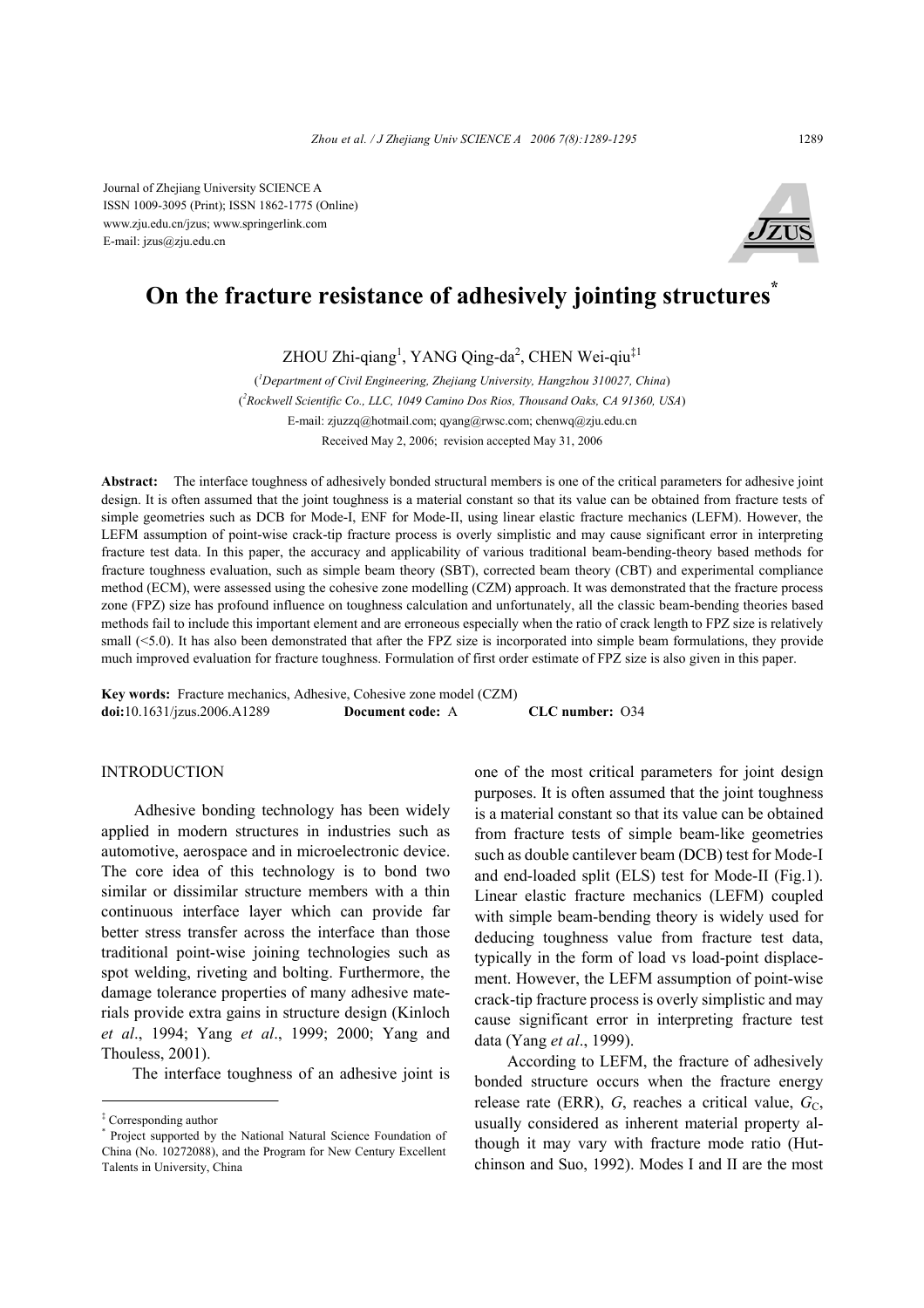significant to engineering applications because they inevitably occur when a structure is subjected to in-plane tension or out-of-plane bending. Different test configurations have been developed to experimentally determine the single-mode fracture ERR. For Mode I, DCB geometries have been widely used, while ELS test is generally used for Mode II. The configurations of the two test specimens are depicted in Fig.1.



**Fig.1 Modes I and II test specimens. (a) Double cantilever beam for Mode I; (b) End-loaded split for Mode II**

Based on simple beam (bending) theory (SBT), the critical ERR for DCB (Mode-I) and ELS (Mode-II) are:

$$
G_{\rm IC} = \frac{4P^2}{E_s B^2} \left( \frac{3a^2}{h^3} + \frac{1}{h} \right),\tag{1}
$$

and  

$$
G_{\rm IIC} = \frac{9P^2a^2}{4E_sB^2h^3}.
$$
 (2)

where *a* is the crack length,  $E_s$ ,  $h$ , and *B* are the Young's modulus, height, and width of the substrates, respectively.

A key assumption in the above equations is the fixed boundary condition in the beams bonded directly above or beneath the crack-tip (Hutchinson and Suo, 1992), which essentially assumes that the adhesive deformation is negligibly small ahead of a crack-tip. This assumption is not valid in most adhesive joints wherein the adhesive layers experience large deformation before they eventually fail in leading to crack extension. Therefore using simple beam theory for calculating fracture toughness may be erroneous especially when initial crack or notch length is small compared to the characteristic fracture zone size. Various amendment methods have been proposed in the literature to improve the accuracy of beam theory in fracture analysis. For example, Blackman *et al*.(2003; 2005) proposed the corrected beam theory (CBT) to calculated fracture ERR using the following modified beam-theory equations

$$
G_{\rm IC} = \frac{12P^2(a+|A|)^2}{E_s B^2 h^3} \cdot F_1 = \frac{3P\delta}{2B(a+|A|)} \cdot F_1, \quad (3)
$$

$$
G_{\rm IIC} = \frac{9P^2(a+|\Delta_{\rm II}|)^2}{4B^2h^3E_{\rm s}} \cdot F_{\rm II},\tag{4}
$$

where  $\delta$  is the measured load-line displacement, and  $F_{\rm I}$  and  $F_{\rm II}$  are correction factors accounting for large displacement (Blackman *et al.*, 2003; 2005). ∆<sub>I</sub> in Eq.(3) and  $\Delta$ <sub>II</sub> in Eq.(4) are the correction lengths due to beam root rotation;  $\Delta_I$  is found from the negative intercept of a plot of  $C^{1/3}$  vs *a*, with *C* being the compliance of the beam, while  $\Delta_{II}=0.42\Delta_I$  as recommended by Blackman *et al*.(2005).

The crack length corrections ( $\Delta$ <sub>I</sub> in Eq.(3) and  $\Delta$ <sub>II</sub> in Eq.(4) for that matter) are derived from Kanninen's seminal analysis (Kanninen, 1973) of DCB under transverse shear loading (Fig.1a). They were derived in (Kanninen, 1973) to account for the shear deformation zone ahead of a crack-tip under such loading, and were then used by Williams and Kinloch to account for the possible crack-tip rotation (root rotation) in peel tests (Williams, 1989; Kinloch *et al*., 1994). In theory it works only for the condition that the adhesive layer is elastically deformed before fracture. Nevertheless, it has been used to amend elasto-plastic peel tests by Kinloch *et al*.(1994). The justification of such modification on nonlinearly deformed adhesives remains an open research topic that has not been completely resolved, and this will be one of the focusing points of this paper.

Another alternative is use of the experimental compliance method (ECM), which gives the following expression for computing joint toughnesses

$$
G_{\rm IC} = \frac{nP\delta}{2Ba} \cdot F_{\rm I} \tag{5}
$$

for Mode I, and

$$
G_{\rm IIC} = \frac{3P^2a^2m}{2B} \cdot F_{\rm II} \tag{6}
$$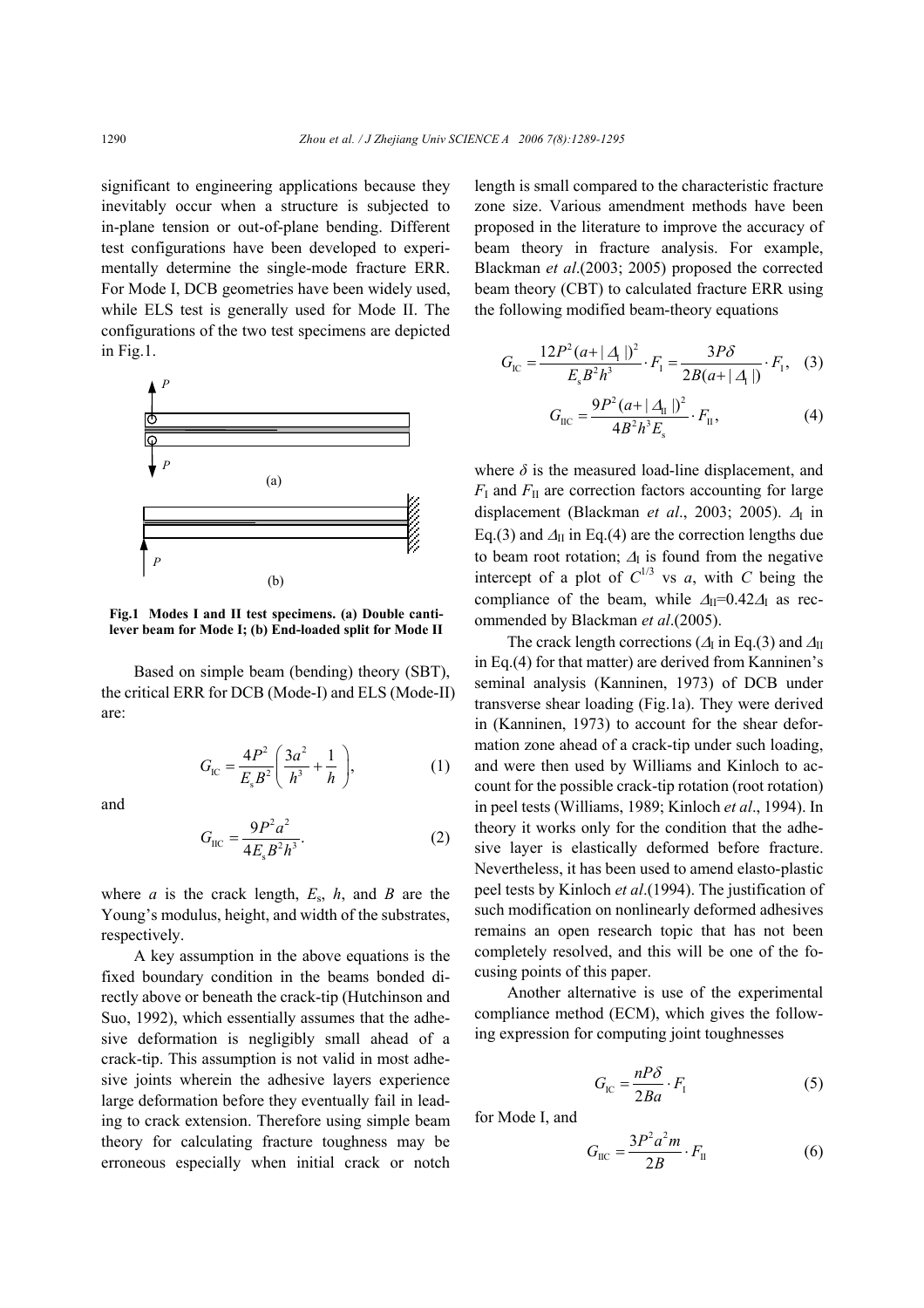for Mode II. *n* and *m* are experimentally determined constants. Again these equations are based on LEFM and simple beam theory. The only difference is that the two constants are deduced from experimental data directly. Also it should be noted that in deducing *n* and *m*, certain functionalities of the experimental load-displacement curves have to be assumed in advance and this could bring extra error into the analysis.

Typically, the above different modification methods will give different toughness values when applied to a fracture test. It is of great importance to check the validity and applicability of these different methods using an independent method. In this paper, the cohesive zone model (CZM) scheme (Yang *et al*., 1999; Yang and Thouless, 2001) is employed to evaluate these different beam-theory based methods. The core of a cohesive zone model is the tractionseparation law (also called cohesive law) that describes the evolution of interface stresses as functions of interface separations as depicted in Fig.2. The cohesive law can be obtained by comparing numerical simulation results using trial cohesive parameters with experimental load-displacement curves (Yang *et al*., 1999; Yang and Thouless, 2001; Yang and Cox, 2005). Furthermore, since in a cohesive model the fracture toughness is an input model parameter, it serves as a perfect reference to judge the accuracy of various beam-theory methods. Section 2 of this paper will give a brief description of the cohesive zone modelling approach. In Section 3, the CZM will be applied to analyze a Mode-II test reported in the literature to demonstrate its excellent capability of describing non-steady state, nonlinear fracture processes. The calibrated (Mode-II) toughness will be used as a yard-stick for measuring the accuracy of beam-bending theory based facture models (ECM, SBT, CBT, etc.). The root cause of the inaccuracy of

## τ  $\tau_{\rm c}$  $\delta_{1n}$   $\delta_{2n}$   $\delta_{n}$   $\delta_{n}$  $\sigma$ σ  $\delta_{1t}$   $\delta_{2t}$   $\delta_{ct}$   $\delta_{t}$  $(a)$  (b)

**Fig.2 Traction-separation law in cohesive zone model**  $(CZM)$ **.** (a)  $G_{IC}$ ; (b)  $G_{HC}$ 

these simple beam theories, especially when crack length is small, will be demonstrated and discussed in Section 4. Finally, Section 5 will conclude the paper.

#### COHESIVE ZONE MODEL (CZM) SCHEME

A cohesive zone model involves representing the adhesive bonded interface by a layer of special elements whose constitutive properties describe the traction (or cohesive stress) evolution as the interface is being opened (Needleman, 1987; 1997). Typically the cohesive stress increases initially with the opening displacement, reaches a peak and then drops continuously to zero again at a certain critical displacement, as shown in Fig.2. The area encompassed by the cohesive law and the horizontal displacement axis  $(G<sub>IC</sub>$  and  $G<sub>IIC</sub>$ ) is the fracture toughness in the classical LEFM sense and the peak cohesive stresses ( $\sigma_c$  and  $\tau_c$ ) represent the maximum load bearing capability of the adhesive. These are the two most important parameters for a cohesive law—the other two parameters  $\delta_1/\delta_c$  and  $\delta_2/\delta_c$  (Fig.1) are only of secondary importance (Tvergaard and Hutchinson, 1992; 1993). The CZM model has been successfully used to explore a variety of nonlinear fracture problems—a recent review of this can be found in (Yang and Cox, 2005).

In this paper, the mode-dependent CZM of (Yang and Thouless, 2001) will be used. This cohesive model features with independent descriptions for Mode-I and Mode-II fractures and an energy-based failure criterion for mixed mode fracture.

The energy absorbed per unit area during the facture process, i.e., energy release rate, can be calculated as

$$
G_{\rm I} = \int_0^{\delta_{\rm en}} \sigma(\delta_{\rm n}) \mathrm{d}\delta_{\rm n},\tag{7}
$$

for Mode I, and

$$
G_{II} = \int_0^{\delta_{\rm ct}} \tau(\delta_{\rm t}) d\delta_{\rm t}, \tag{8}
$$

for Mode II. For pure modes, the Mode-I or Mode-II fracture toughness ( $G_{\text{IC}}$  or  $G_{\text{IIC}}$ ) is the value when the critical opening or shear displacement ( $\delta_{cn}$  and  $\delta_{ct}$ ) is reached. For mixed-mode fracture, an energy-based failure criterion in agreement with many experimental data is defined as

$$
G_{\rm I}/G_{\rm IC} + G_{\rm II}/G_{\rm IC} = 1.
$$
 (9)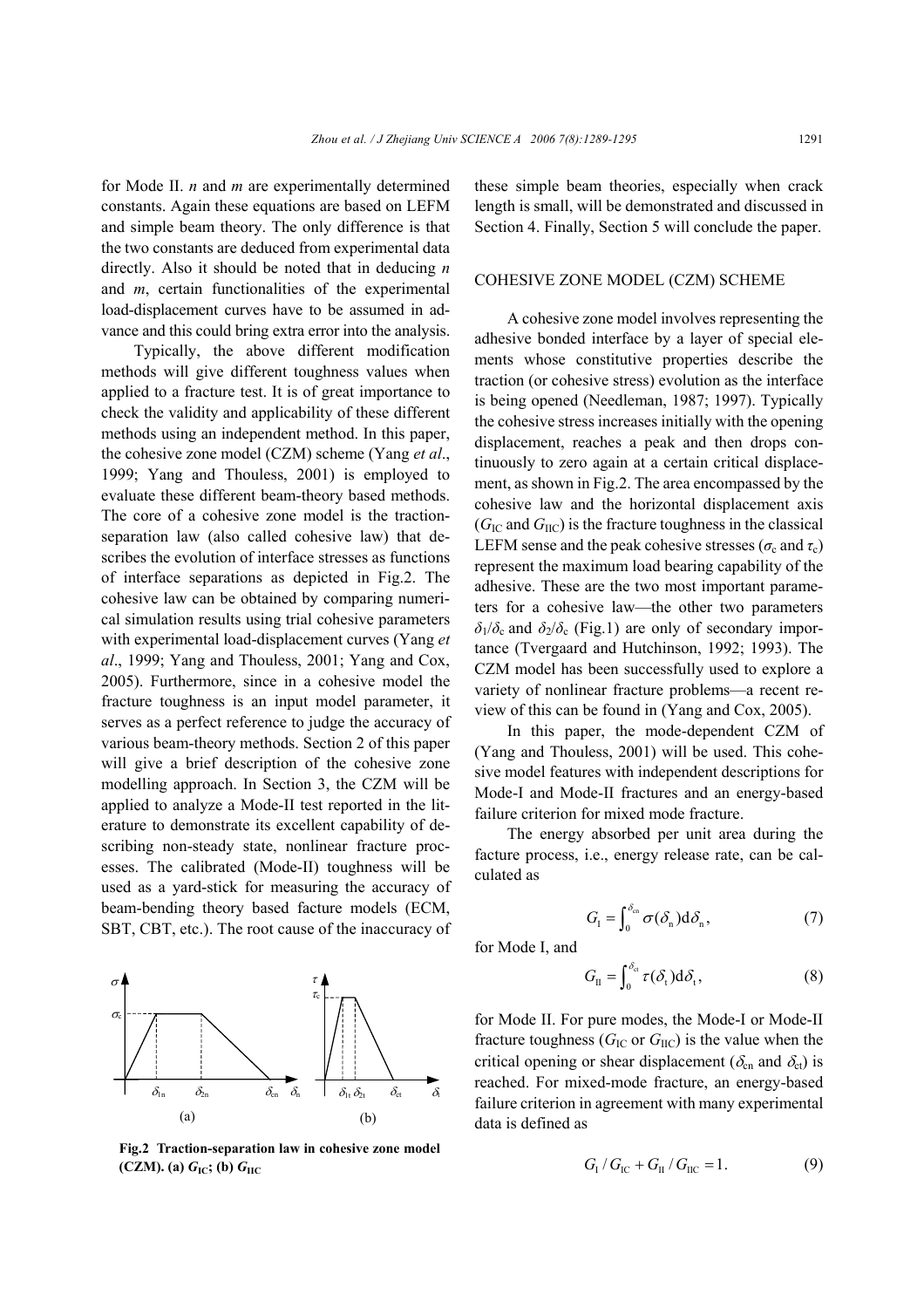It can be shown that with such a mixed-mode failure criterion the mode mixedness of any fracture problem will become a natural outcome of a CZM analysis (Yang and Thouless, 2001), which is of great value because for many engineering problems there is no way of knowing the mode-mixedness a priori.

It should be emphasized here that, a CZ analysis is inherently a multiscale analysis which involves at least two length scales. At microscale level, the length scale is associated with the critical displacement when failure occurs; in the meanwhile, at structural level, a CZ law is to introduce a damage zone (cohesive zone) wherein the structural materials experience certain degree of damages but have not lost load bearing capability completely yet. The cohesive length scale for Mode-I and Mode-II fractures can be estimated as follows (Yang and Cox, 2005; Yang *et al.*, 2006):

$$
l_{c}^{1} = \left(\frac{G_{\rm IC}E_{\rm s}}{\sigma_{\rm c}^{2}}\right)^{1/4} h^{3/4}, \quad \text{(Mode-I)} \tag{10}
$$

$$
l_{\rm c}^{\rm II} = \left(\frac{G_{\rm IIC}E_{\rm s}}{\tau_{\rm c}^2}\right)^{1/2} h^{1/2}. \quad \text{(Mode-II)} \tag{11}
$$

To achieve reasonably numerical accuracy, the characteristic elemental size of those adherend element joined by the cohesive element should be smaller than the cohesive zone sizes— $1/5 \sim 1/10$ smaller is recommended.

Furthermore, due to the existence of such a finite sized fracture zone, it is obvious that simple beam theory based solutions need modification, because there is beam deformation that is not necessarily limited to the crack wake, but also ahead of the crack-tip in the cohesive zone too. We believe this is the one of the major root causes leading to the insufficiency of beam-theory based results but this point has not been well appreciated in the adhesion and fracture research community. In the following section, we will demonstrate this point through a detailed analysis on experimental ELS results reported by Blackman *et al*.(2005).

#### **CZM analysis of an ELS test**

To demonstrate how such a cohesive zone model can capture the key features of nonlinear fracture problems, the ELS test of (Blackman *et al*., 2005) (a Mode-II geometry) was analyzed using CZM. Exact specimen geometry of the test specimen was followed and a layer of cohesive zone element was placed along the center line of the ELS beam. The substrate is a unidirectional CFRP composite and the adhesive is epoxy; the length of substrate is 120 mm, and the height is 2 mm; the initial crack length is 70 mm; and the thickness of the adhesive layer is 2 mm. The parameters of CZM for adhesive test were calibrated using the load-displacement curve reported in (Blackman *et al*., 2005), as shown in Fig.3. The peak stress and the critical displacement of the adhesive joint were found to be 28 MPa and 0.46 mm, by comparing simulation results of different choices of  $\tau_c$  and  $\delta_{ct}$  and finding the best fit of the experimental data. It follows from Eq.(8) that the critical fracture energy release rate is 6.96 N/mm. It should be noted that the initial elastic slope of the experimental data indicates that the modulus of the substrate should be 93 GPa, rather than the value of 126 GPa reported in (Blackman *et al*., 2005).



**Fig.3 A typical load-displacement curve from (Blackman** *et al***., 2005) and the numerical simulation with cohesive zone model (CZM)**

The numerically calculated load-displacement curve and current crack length were then subjected to various beam theory analyses to calculate fracture toughness. The results are shown in Fig.4, where the CBT refers to the corrected beam theory in which the correction of crack length is  $\Delta_{II}$ =0.42 $\Delta_I$  with  $\Delta_I$  being found from the negative intercept of a plot of  $C^{1/3}$  vs *a* for Mode I test specimen. In the MBT, the correction length (41 mm) is directly calculated from Eq.(10). It can be seen from Fig.4 that almost all the beam theory calculated toughnesses are off from the input value of 6.96 N/mm. ECM, SBT, and CBT all considerably under predict the toughness and the MBT slightly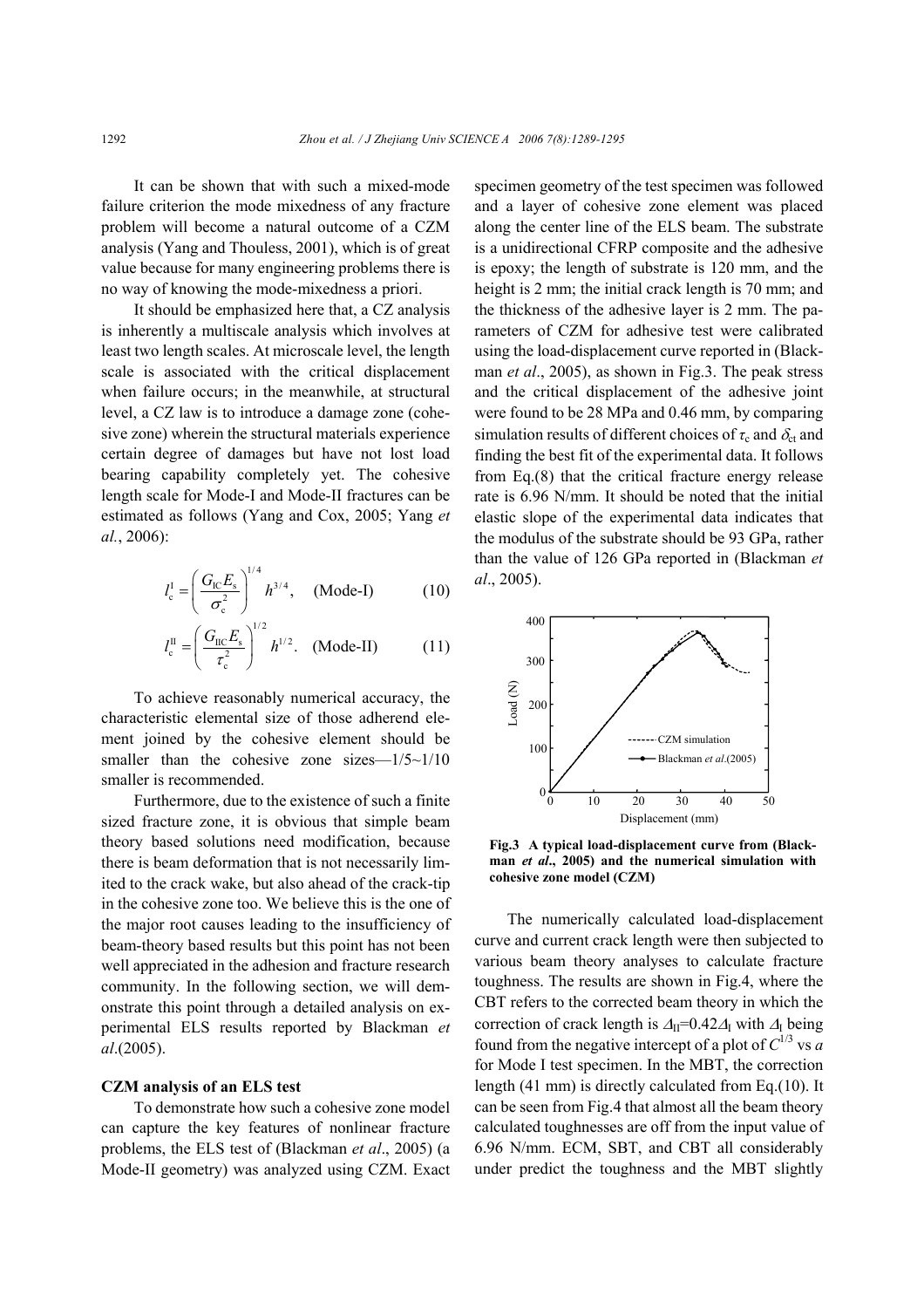over predicts it. The rising of calculated toughness when crack length is closed or larger than 100 mm is purely due to end effects—crack propagation becomes increasingly difficult when it approaches the clamped end. It is obvious that in terms of accuracy, MBT gives much improved toughness evaluation than the other methods. But it still misses quite a lot, especially near the initiation stage.



**Fig.4 Comparison of several methods**

One of the major contributions to the insufficiency of beam theory based LEFM formulations for fracture toughness evaluation is the assumption that crack length is much larger than the cohesive zone size ahead of a crack tip. For many adhesive joints this condition may not be valid. Fig.5 shows the shear deformation zone of the above ELS simulation. The cohesive zone is indicated in Fig.5 by the shear stresses across the bondline. A fully-developed cohesive zone is indicated in Fig.5 by the solid-black curve, which shows that the zone length is about 30 mm. The zone length of 30 mm is about half of the



**Fig.5 Shear stress distributions ahead of the crack-tip predicted by cohesive zone model (CZM),**  $\delta$ **<sub>u</sub> being the ultimate displacement of load point** 

initial crack length. That why even the MBT, which has the correct crack length modification, overestimated the toughness significantly at the early stage of crack propagation—the results improve quite a lot as the crack becomes longer. For all the other solutions, they consistently underestimate the toughness substantially because none of them explicitly take into account the large cohesive zone. To further demonstrate the point, we proceed to the next section wherein a CZM study on both Mode-I and Mode-II geometries will be detailed.

#### **Comparison of beam theories**

Having obtained the above primary understanding for a Mode-II specimen, we will compare the three beam theories with the CZM scheme to check their validity either for Mode I or for Mode II. We will focus again on the effect of cohesive zone size on the accuracy of LEFM results. Numerical simulation for Mode-I test was conducted with the value of  $\sigma_c$ = 50 MPa, and  $G_{\text{IC}}$ =2.725 N/mm and for Mode II  $\tau_c$ =40 MPa, and  $G_{\text{HC}}$ =4.360 N/mm. The substrate's height and elastic modulus in the numerical analysis are both taken as 4 mm and 93 MPa, respectively. The initial crack length is 52 mm for Mode I, and 68 mm for Mode II. The cohesive zone length is 9.0 mm for Mode-I and 31.8 mm for Mode-II test, respectively.

Fig.6 gives the Mode-I and Mode-II toughnesses vs the crack length predicted by the three beam theories, with the horizontal line being the CZM input toughness as a benchmark. Note that for Mode-I the estimated cohesive zone size is about 9.0 mm and the initial crack length is 52 mm, i.e., the cohesive zone is at most 1/5 that of the crack length. Under such conditions all the beam-theory based solutions do a reasonably good job in calculating the fracture toughness, especially when the crack length is large. However, this is not true for the Mode-II case, for which the estimated cohesive zone size is 31.8 mm, almost half of the initial crack length (68 mm). Therefore, initially none of the solutions are sufficiently close to the input toughness. As the crack length increases, the ratio between the cohesive zone length and the crack length decreases. The result of MBT, which has cohesive zone length correction, approaches to the input value steadily. All the other solutions fail to capture the true toughness even at very large cracks. This indicates that their crack length modifying scheme is problematic. For example, the CBT by Blackman *et al.*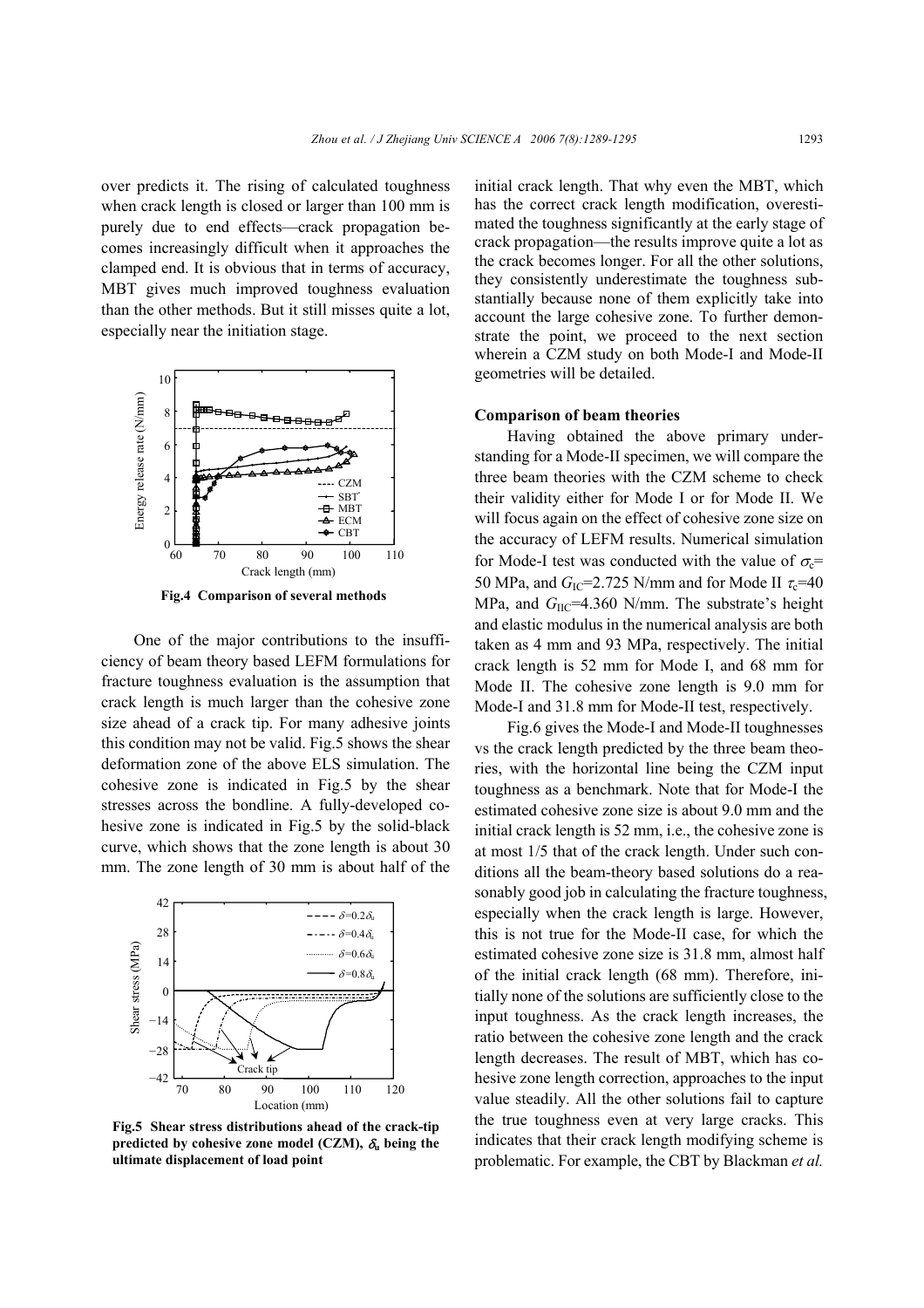

**Fig.6 Comparison of different methods for (a) Mode I and (b) Model II** 

(2005) uses  $\Delta_{II}$ =0.42 $\Delta_I$  for the correction of crack length in Mode-II test. However, as mentioned earlier, the cohesive zone length ahead of the crack-tip for Mode II is generally larger than that for Mode I. Thus, the correction of crack length in the CBT for Mode II test may be inappropriate. After a series of numerical experiments, we concluded that the results of SBT, CBT, ECM all can be considered to be reliable if the initial crack length were at least 10 times the fracture process zone length. In the case of brittle adhesive, the fracture process length will be small, and hence SBT, CBT and ECM all could perform well. On the other hand, the results predicted by the three beam theories should be examined when the adhesive is so ductile and tough that the cohesive zone size is not too small compared to the crack length. The CZM scheme, with parameters carefully calibrated from the experimental curve of load vs displacement, can play the role of judge.

#### **CONCLUSION**

In this paper, the accuracy and applicability of various traditional beam-bending theory based methods for fracture toughness evaluation, such as simple beam theory (SBT), corrected beam theory (CBT) and experimental compliance method (ECM), were assessed using the cohesive zone modelling (CZM) approach. It has been demonstrated that the fracture process zone (FPZ) size has profound influence on toughness calculation using such simple beam theory and LEFM. However, this important feature is not included in the classic beam-bending theory based methods. As a result, such beam theory results are erroneous especially when the ratio of crack length to FPZ size is relatively small  $(\leq 5.0)$ . It has also been demonstrated that after the FPZ size is incorporated into simple beam formulations, much improved evaluation for fracture toughness is provided. Formulation of first order estimate of FPZ size is also given in this paper.

#### **References**

- Blackman, B.R.K., Kinloch, A.J., Paraschi, M., Teo, W.S., 2003. Measuring the Mode I adhesive fracture energy,  $G_{\text{IC}}$ , of structural adhesive joints: the results of an international round-robin. *International Journal of Adhesion & Adhesives*, **23**(4):293-305. [doi:10.1016/S0143-7496 (03)00047-2]
- Blackman, B.R.K., Kinloch, A.J., Paraschi, M., 2005. The determination of the Mode II adhesive fracture resistance, *G*IIC, of structural adhesive joints: an effective crack length approach. *Engineering Fracture Mechanics*, **72**(6):877-897. [doi:10.1016/j.engfracmech.2004.08.007]
- Hutchinson, J.W., Suo, Z., 1992. Mixed mode cracking in layered materials. *Advances in Applied Mechanics*, **29**:63-191.
- Kanninen, M.F., 1973. An augmented double cantilever beam model for studying crack propagation and arrest. *International Journal of Fracture*, **9**(1):83-92.
- Kinloch, A.J., Lau, C.C., Williams, G.J., 1994. The peeling of flexible laminates. *International Journal of Fracture*, **94**:79-88.
- Needleman, A., 1987. A continuum model for void nucleation by inclusion debonding. *Journal of Applied Mechanics*, **54**:525-531.
- Needleman, A., 1997. Numerical modeling of crack growth under dynamic loading conditions. *Computation Mechanics*, **19**(6):463-469. [doi:10.1007/s004660050194]